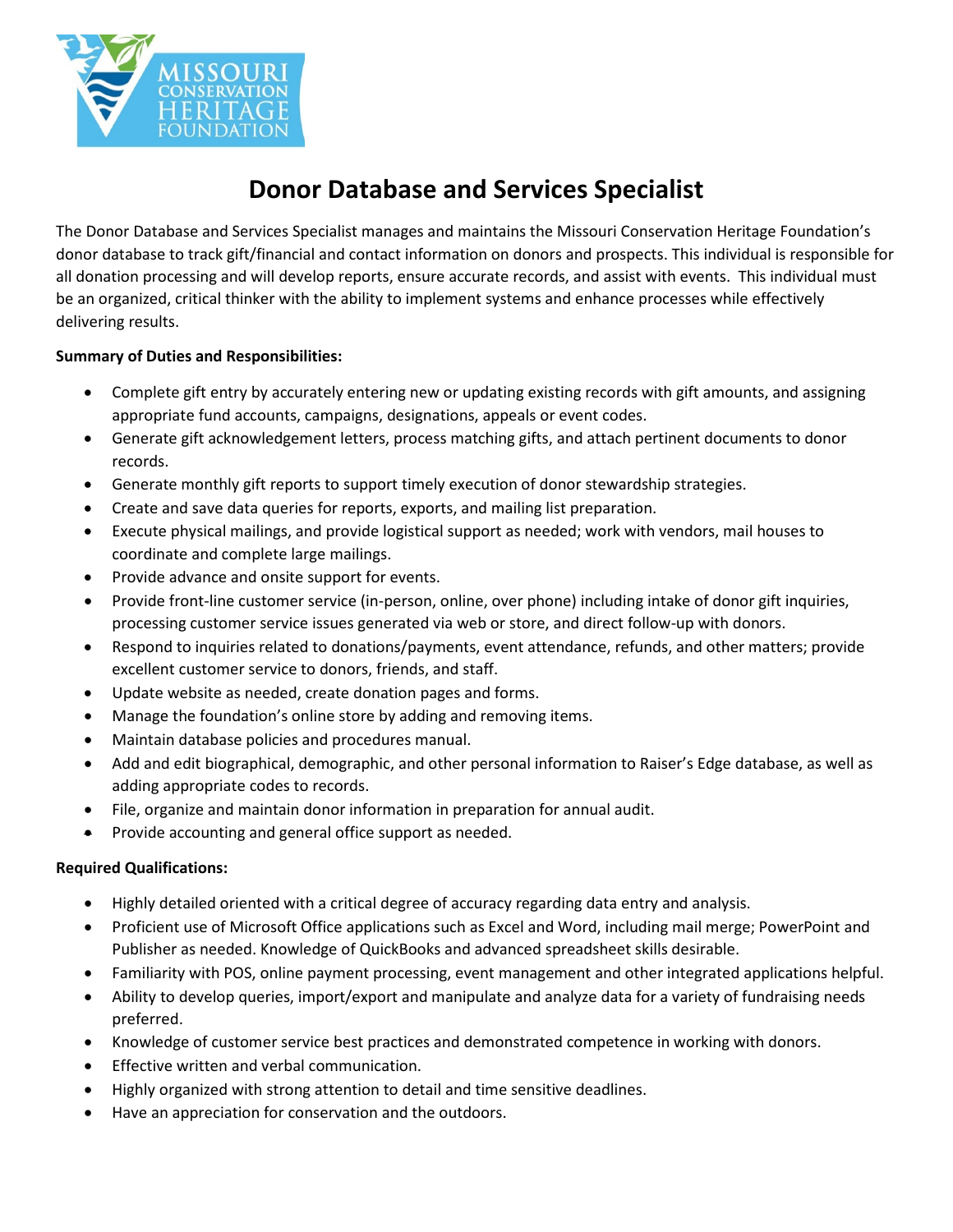#### **Complexity/Problem Solving:**

- Flexibility, willingness, and ability to learn new tasks and take on new projects.
- Ability to implement and coordinate multiple projects.
- Ability to think creatively to solve problems or improve processes and efficiency.
- A decisive, independent thinker with a strong work ethic and a high level of execution.

#### **Communications/Interpersonal Contacts:**

- Ability to effectively work with and communicate with a wide range of people including associates, managers, executives, donors, and the public.
- Ability to work effectively under pressure with frequent interruptions.
- Ability to demonstrate a professional and approachable attitude on a consistent basis.
- Ability to use discretion and sensitivity in handling highly confidential donor information.
- Ability to be flexible when working toward independent goals while working in a team environment.

#### **Education/Experience**

- Associates Degree preferred.
- Experience with donor database software such as Blackbaud's Raiser's Edge preferred**.**
- Gift processing, or related database/system operation experience preferred.

#### **Pay and Benefits:**

- $\bullet$  \$14 \$17 per hour
- Flexible schedule
- Some paid holidays

#### **Job Type:**

- Permanent; Part time
- 20-30 hours per week
- Work location: MCHF Headquarters, Jefferson City, Missouri
- Position requires occasional evening and weekend hours. Occasional out of town travel.

If you meet these qualifications and are interested in joining our team, please send your resume by June 14, 2022 to:

Missouri Conservation Heritage Foundation P.O. Box 366 Jefferson City, MO 65102 Or email to: [kim.becker@mdc.mo.gov](mailto:kim.becker@mdc.mo.gov) 

The Missouri Conservation Heritage Foundation is an equal opportunity employer. We do not discriminate based on age, gender, race or ethnic origin, religion, veteran status, physical or medical condition, political affiliations, or sexual orientation.

#### **Who we are:**

The Missouri Conservation Heritage Foundation is a nonprofit 501 (c)(3) organization founded in 1997 to advance conservation and appreciation of Missouri's natural resources, including fish, forest, and wildlife. MCHF works with donors and other conservation partners to financially support the mission and priorities of the Missouri Department of Conservation at the statewide, national, and international level.